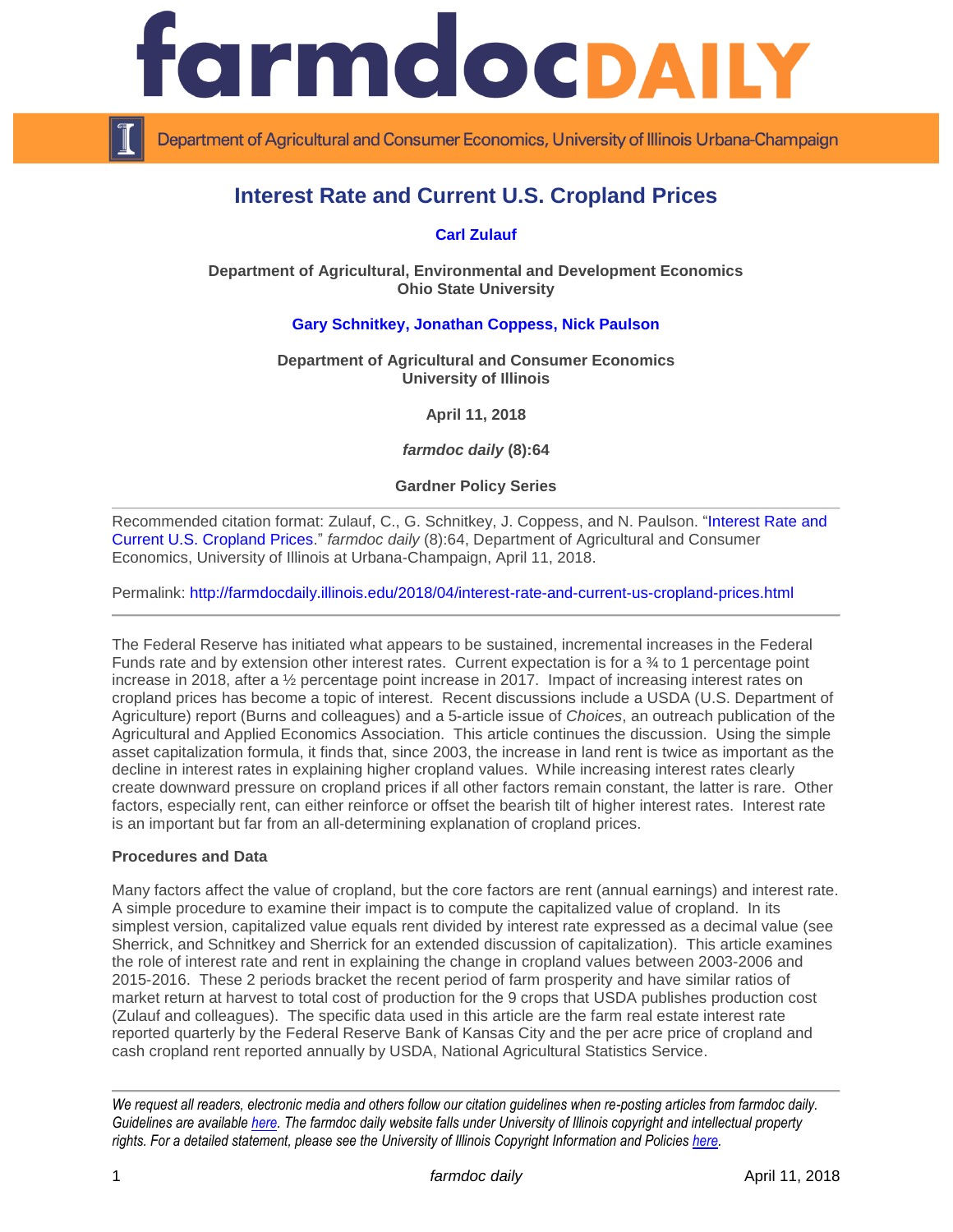#### **Historical Perspective – interest rate and rent**

Between 2003-2006 and 2015-2016, average interest rate on farm real estate loans declined roughly 2 percentage points, or by 28% (see Figure 1). Concurrently, average cash rent of U.S. cropland increased by \$63/acre, or by 82% (see Figure 2). Thus, rent increased proportionately more than interest rate declined between the 2 periods that bracket the recent period of farm prosperity.



### **Capitalized Value**

The 2003-2006 average rent and interest rate generate a capitalized cropland value of \$1,056/acre (\$77/0.0727) (see Figure 3). For 2015-2016, capitalized value is \$2,672/acre (\$140/0.0524), or \$1,616/acre higher. Individual impact of higher rent and lower interest rate can be assessed by assuming the other factor stayed at its 2003-2006 value. Keeping rent at its 2003-2006 value, the decline in interest rate increased capitalized value by \$409/acre (\$1,465 - \$1,056) (see Figure 3). Keeping interest rate at its 2003-2006 value, the increase in rent increased capitalized value by \$870/acre (\$1,926 - \$1,056) (see Figure 3). The lower interest rate had less than half the impact of higher rent. The remaining increase in capitalized value of \$337/acre (\$1,616 - \$409 - \$870) reflects the joint impact of lower interest rate and higher rent.

# **Other Factors**

The simple capitalization formula is useful, but rent and interest rate are not the only factors affecting cropland values. Among the other factors are inflation, growth in land productivity, time structure of interest rates, farm cash reserves, nonfarm use of farmland, and measurement error of interest rate and rent. Importance of the other factors as a group can be assessed by comparing the capitalized value reported in Figure 3 with the value of cropland reported by USDA. The USDA value exceeded the capitalized by 84% in 2003-2006 and by 54% in 2015-2016 (see Figure 4). Thus, in both periods the other factors as a group added value to cropland beyond that attributed to the simple capitalized value.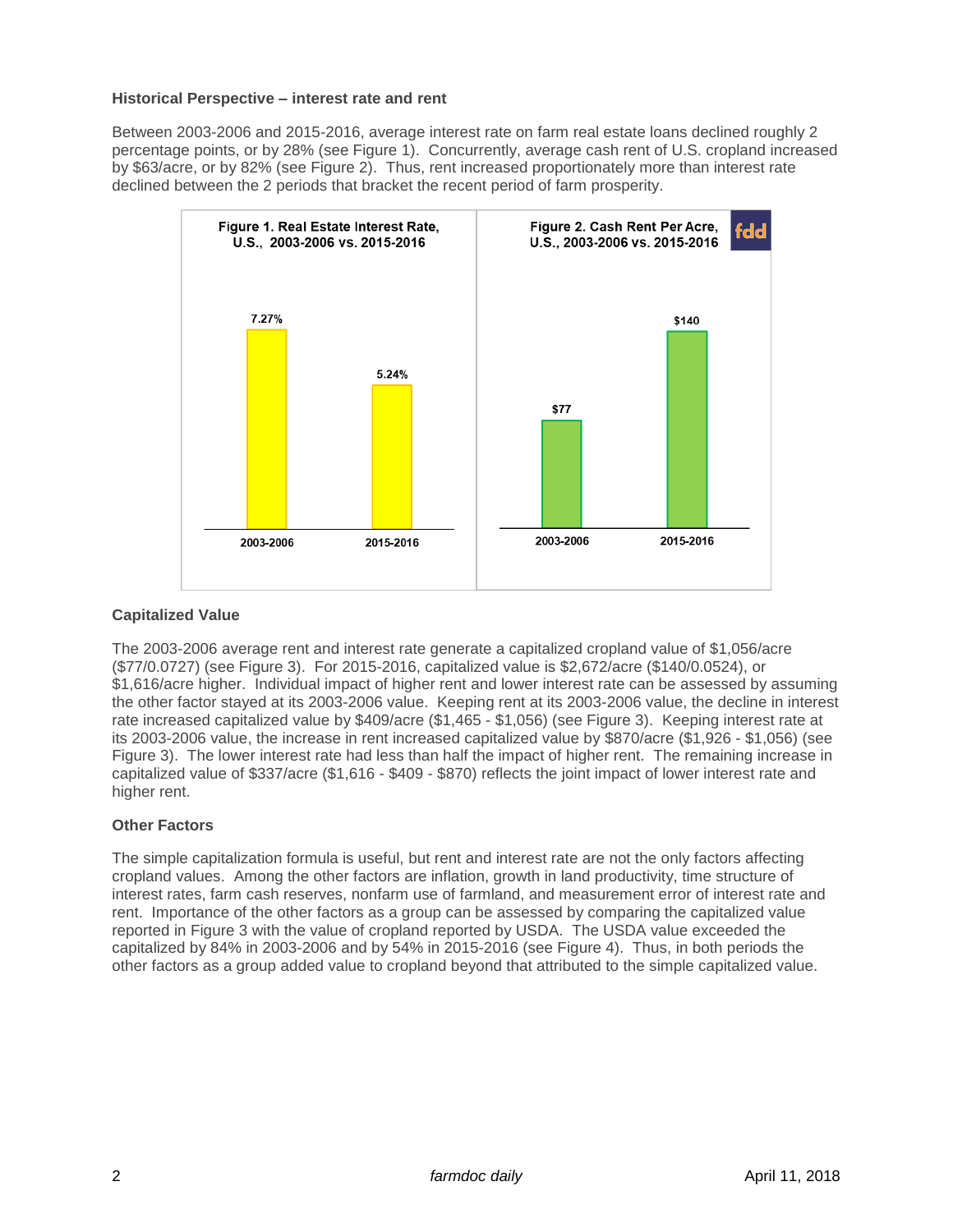

# **Summary - Partitioning 2003-2006 to 2015-2016 Change in U.S. Cropland Value**

Based on the values calculated in the 2 preceding sections, the change in capitalized value due to an increase in rent equals 40% of the USDA reported change in land value from 2003-2006 to 2015-2016 (see Figure 5). Change in capitalized value due to a lower interest rate is 19% of the observed change in land value. Joint effect of higher rent and lower interest rate and the residual due to all other factors are 16% and 25%, respectively, of the observed change in cropland value.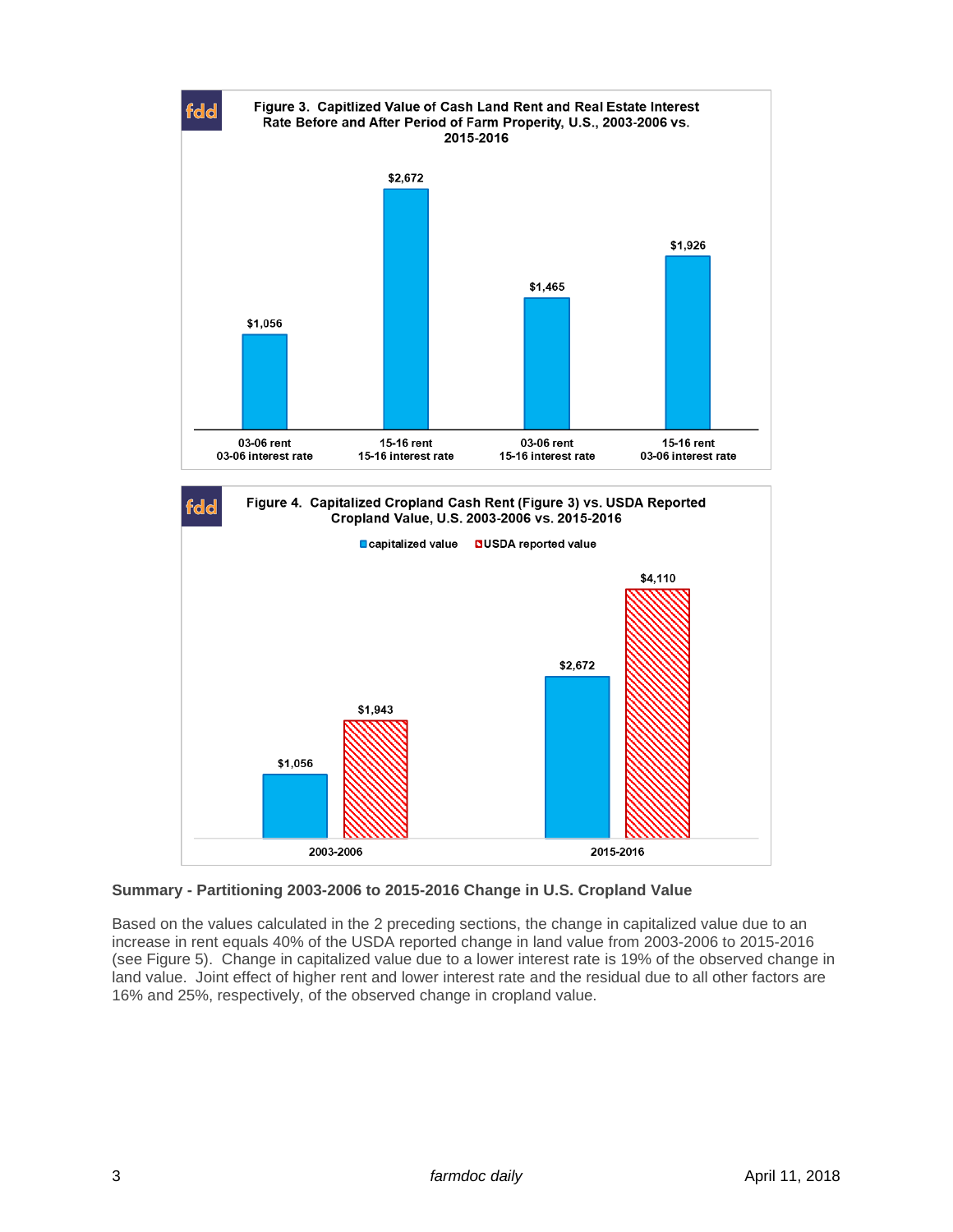

## **Return to 2003-2006 interest rates**

Assuming rent stays at its 2015-2016 level, a 2003-2006 interest rate of 7.27% generates a capitalized cropland value of \$1,926/acre compared with the \$2,672/acre capitalized value for 2015-2016 (see Figure 3). However, other factors, such as higher rents, may blunt the bearishness of higher interest rates. In addition, combined impact of the other factors was proportionately more during 2003-2006 than during 2015-2016 (see Figure 4 and discussion in the "Other Factors" section above). Thus, returning to the 2003-2006 impact of the other factors would also blunt the bearishness of higher interest rates.

#### **Summary Observations**

- The simple capitalization formula suggests higher land rents were twice as important as declining interest rates to the increase in cropland prices between 2003-2006 and 2015-2016.
- The simple capitalization formula also suggests a return to the 2003-2006 real estate interest rate, which is roughly 2 percentage points higher than the current rate, would reduce cropland price by approximately 30%, assuming no change in land rents and no change in all other factors that influence land prices.
- Higher interest rates clearly generate headwinds for cropland values and increase risk for cropland buyers, owners, and lenders. However, other factors, notably rent, are important for cropland values. Especially if rents do not decline, the decline in cropland values resulting from higher interest rates may cause cropland prices to retrace well less than half of their increase since the early 2000s. On the other hand, a decline in rents while interest rates are increasing would catalyze a steeper decline in cropland values. It is important to watch interest rates but also important to watch rent and other factors that impact cropland prices, and in particular are the three sets of factors reinforcing each other or offsetting each other.

#### **References**

Agricultural and Applied Economics Association. *Choices*. "Will Rising Interest Rates Lead to Intensifying Risks for Agriculture?" 1<sup>st</sup> Quarter 2018. 33(1). [http://www.choicesmagazine.org](http://www.choicesmagazine.org/)

Burns, Christopher, Nigel Key, Sarah Tulman, Allison Borchers, and Jeremy Weber. Farmland Values, Land Ownership, and Returns to Farmland, 2000-2016, ERR-245, U.S. Department of Agriculture, Economic Research Service, February 2018.